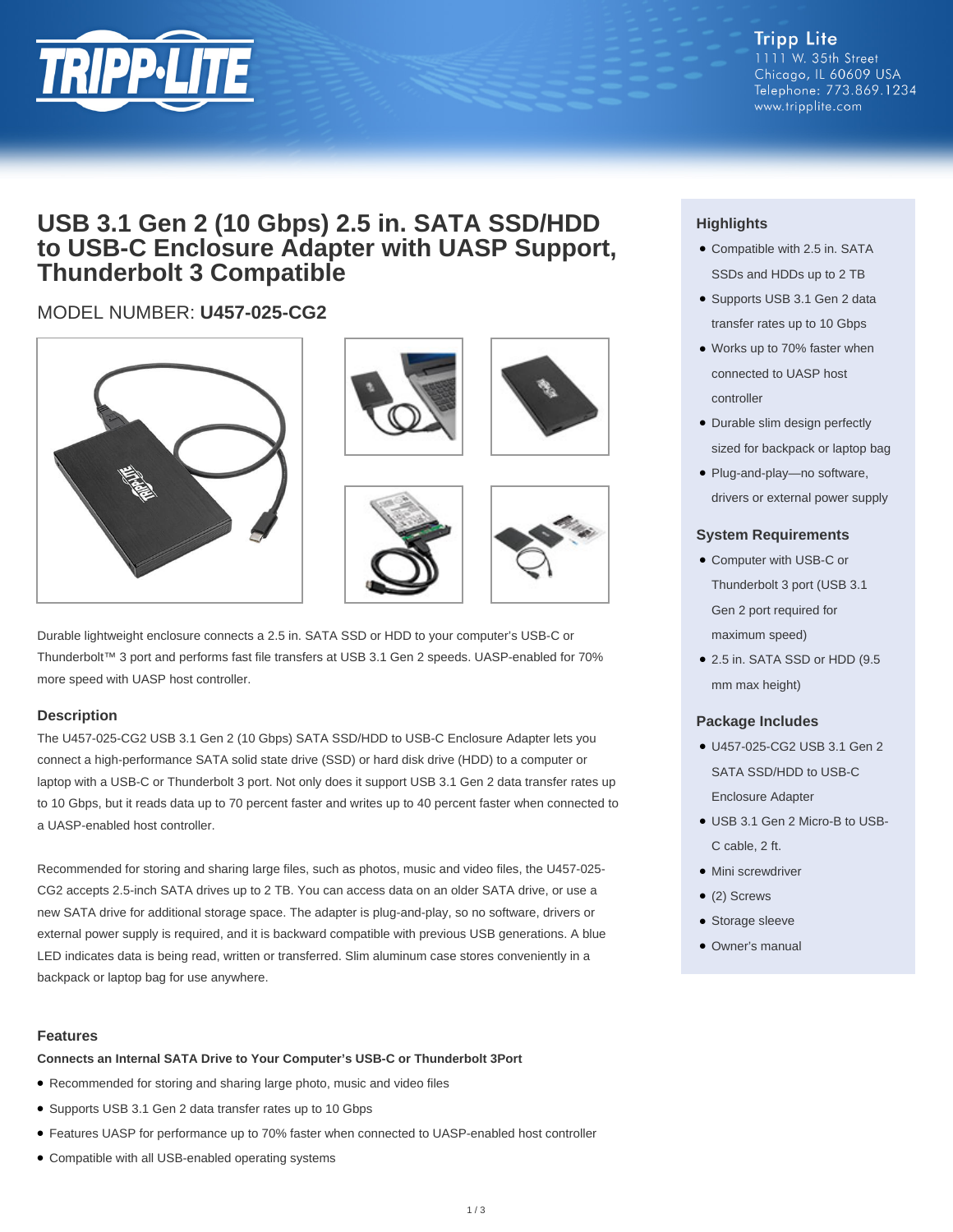

**Tripp Lite** 1111 W. 35th Street Chicago, IL 60609 USA Telephone: 773.869.1234 www.tripplite.com

#### **Compatible with 2.5 in. SATA Drives Up to 2 TB**

- Accepts SATA III, II and I SSDs and HDDs
- Will support higher-capacity drives when available
- Backward compatible with previous USB generations
- Blue LED indicates drive data is being read, written or transferred

#### **Designed for Immediate Use**

- Plug and play—no software, drivers or external power supply needed
- Durable slim aluminum case perfectly sized for backpack or laptop bag
- Enclosed housing protects drive in applications requiring more durability
- USB 3.1 Gen 2 Type-C cable included

# **Specifications**

| <b>OVERVIEW</b>                              |                              |
|----------------------------------------------|------------------------------|
| <b>UPC Code</b>                              | 037332202420                 |
| <b>Drives Supported</b>                      | 2.5" HDD and SSD             |
| <b>INPUT</b>                                 |                              |
| <b>Bus Powered</b>                           | Yes                          |
| <b>USER INTERFACE, ALERTS &amp; CONTROLS</b> |                              |
| <b>LED</b> Indicators                        | Blue (Read, Write, Power)    |
| <b>PHYSICAL</b>                              |                              |
| Color                                        | <b>Black</b>                 |
| Material of Construction                     | Aluminum                     |
| Shipping Dimensions (hwd / cm)               | 4.80 x 18.11 x 12.80         |
| Shipping Dimensions (hwd / in.)              | 1.89 x 7.13 x 5.04           |
| Shipping Weight (kg)                         | 0.06                         |
| Shipping Weight (lbs.)                       | 0.14                         |
| Unit Dimensions (hwd / cm)                   | $1.3 \times 12.9 \times 7.5$ |
| Unit Dimensions (hwd / in.)                  | $0.51 \times 5.1 \times 3$   |
| Unit Packaging Type                          | Box                          |
| Unit Weight (kg)                             | 0.06                         |
| Unit Weight (lbs.)                           | 0.14                         |
| <b>ENVIRONMENTAL</b>                         |                              |